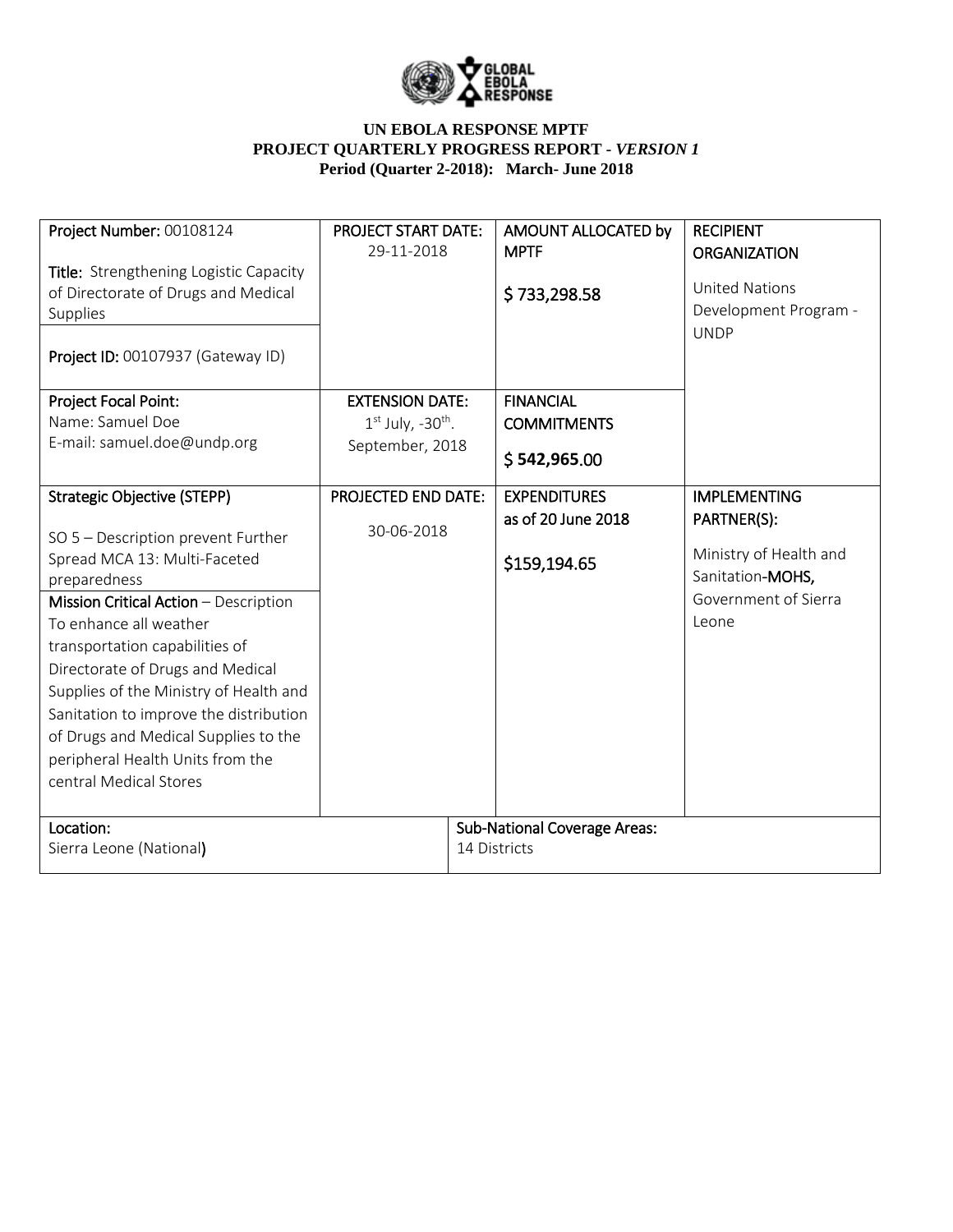

| <b>QUARTERLY PROGRESS REPORT RESULTS MATRIX</b>                                                                               |                        |                                                                                             |                                                                     |                                                                              |                                                                            |  |  |
|-------------------------------------------------------------------------------------------------------------------------------|------------------------|---------------------------------------------------------------------------------------------|---------------------------------------------------------------------|------------------------------------------------------------------------------|----------------------------------------------------------------------------|--|--|
| <b>OUTPUT INDICATORS</b>                                                                                                      |                        |                                                                                             |                                                                     |                                                                              |                                                                            |  |  |
| Indicator                                                                                                                     | Geographi<br>c Area    | <b>Projected Target</b><br>(as per results matrix)                                          | Quantitative<br>results for the<br>quarterly<br>reporting<br>period | Cumulative<br>results since<br>project<br>commenceme<br>nt<br>(quantitative) | <b>Delivery Rate</b><br>(cumulative % of<br>projected total)<br>as of date |  |  |
| Description of the quantifiable indicator as set out in the approved project proposal                                         |                        |                                                                                             |                                                                     |                                                                              |                                                                            |  |  |
| # of scheduled<br>delivery of drugs and<br>medical supplies in 14<br>districts of the country                                 | 14<br><b>Districts</b> | 14 Delivery scheduled<br>of medical supplies<br>maintained                                  | 0                                                                   | 0                                                                            | $0^{10}$ %                                                                 |  |  |
| Interaction with<br>National drug supply<br>maintained to ensure<br>dispatch and delivery<br>of drugs and medical<br>Supplies | 14<br><b>Districts</b> | Each of the 14 District<br>complete at least 1<br>delivery of drugs and<br>medical supplies | $\mathbf{O}$                                                        | $\Omega$                                                                     | $0^2%$                                                                     |  |  |
| EFFECT INDICATORS (if available for the reporting period)                                                                     |                        |                                                                                             |                                                                     |                                                                              |                                                                            |  |  |
| % availability of<br>unexpired drugs and<br>medical supplies in the<br>PHUs                                                   | 14<br><b>Districts</b> | 80% of PHUs in the<br>country receive drugs<br>and medical supplies on<br>time              | 0                                                                   | $\Omega$                                                                     | 0%                                                                         |  |  |
| % of PHUs facilities<br>with improved stock of<br>essential drugs and<br>medical supplies                                     | 14<br>Districts        | 80% of PHUs, stock of<br>medical supplies                                                   | $\mathsf{O}\xspace$                                                 | $\mathsf{O}\xspace$                                                          | 0%                                                                         |  |  |
|                                                                                                                               |                        |                                                                                             |                                                                     |                                                                              |                                                                            |  |  |

 $^1$  This cannot be certified at this moment until after the 15 vehicles procured by this project are utilized by the DHMTs in the 14 Districts.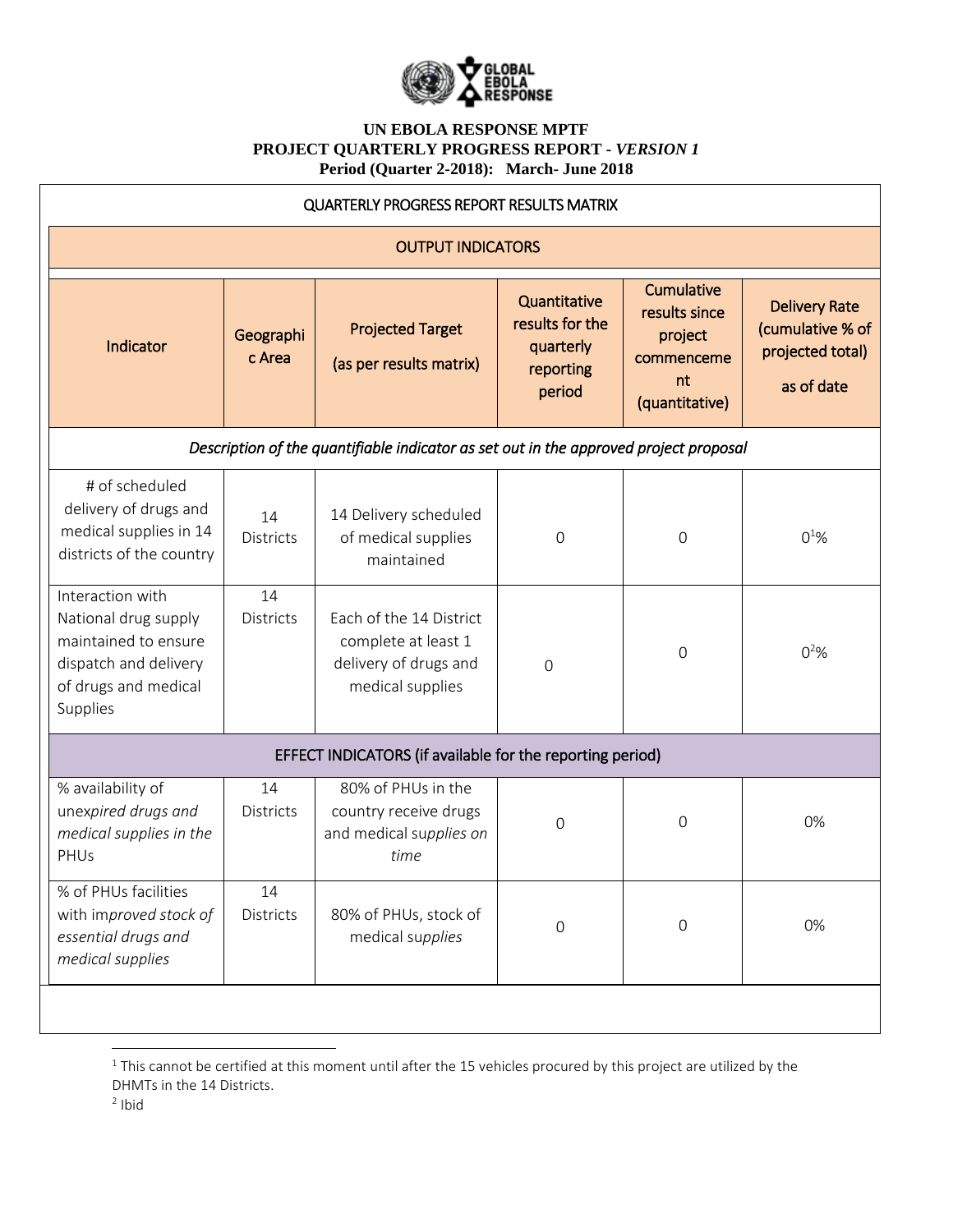

# **NARRATIVE**

Situation Update (*please describe critical changes, if any, in the situation that affect the project (1-2 paragraphs*)

Key Achievements (*please use this section to highlight your key achievements for the month, using bullet points if preferred)*

- *-* Completed assessment of drugs and medical supplies in 7 District Health Management Teams in the East and Southern regions of the Country. A total of 51 Peripheral Health Units were also assessed on the availability of drugs and medical supplies, how regular they are receiving medical supplies, the delays and what is responsible for such delays. At the end of this exercise, the project team now have a firsthand information of the supply chain for drugs in the country. The project team did establish relationships with the various DHMTs and the PHUs who the primary or direct beneficiaries of the project intervention to deliver effective, quality health services to 5,044,476 people across the districts. Additionally, Districts Medical Officer (DMOs), District Logistics Officers (DLOs) and other relevant DHMT staff where acquainted with the objective of the procured vehicles and the project.
- *-* Held a meeting with the UNICEF focal point on supply chain management to discuss on how the UNDP can support the review of distribution plans for medical supplies across the country, ensure that the 15 vehicles are utilized for subsequent drugs distributions and how gaps identified such as Fuel and maintenance cost (which was not included in this project) can be addressed going forward.

#### Situation Update

- I. Distribution of drugs and medical supplies is supported by UNICEF through local hiring and this is because all 7 DHMTs do not have any stand by vehicles. One of the major challenge is the lack of capacity of the DHMT to handle emergency stock out of drugs in PHUs.
- II. River side PHUs in Bonth and Moyamba Districts are only accessed by boat or other means of water transportation.
- III. 90% of PHUs visited experienced at least 3 months delay between planned time and the actual delivery date for drugs and medical supplies.

Delays or Deviations (*if any, briefly describe the delays or changes in focus, approach or targets, and provide a short justification for the change (1-2 paragraphs*).

- The strengthening logistics capacity project is required to end on the 30<sup>th</sup>. June 2018. However, based on delays experienced because of the electioneering process, the UNDP is requesting a non-cost extension of the project for 3 months, July  $1^{st}$ . to 30<sup>th</sup>. September 2018.
- *-* Procurement process for the vehicles delayed in the first quarter and this was because of difficulties of getting government officials such as the Minister of Health and Sanitation, the Chief Medical Officer who is primarily in charge of drugs and medical supplies to Government facilities across the country. Before *proceeding with the procurement,* the project team needed these ministry officials to confirmed specification as agreed in the project board.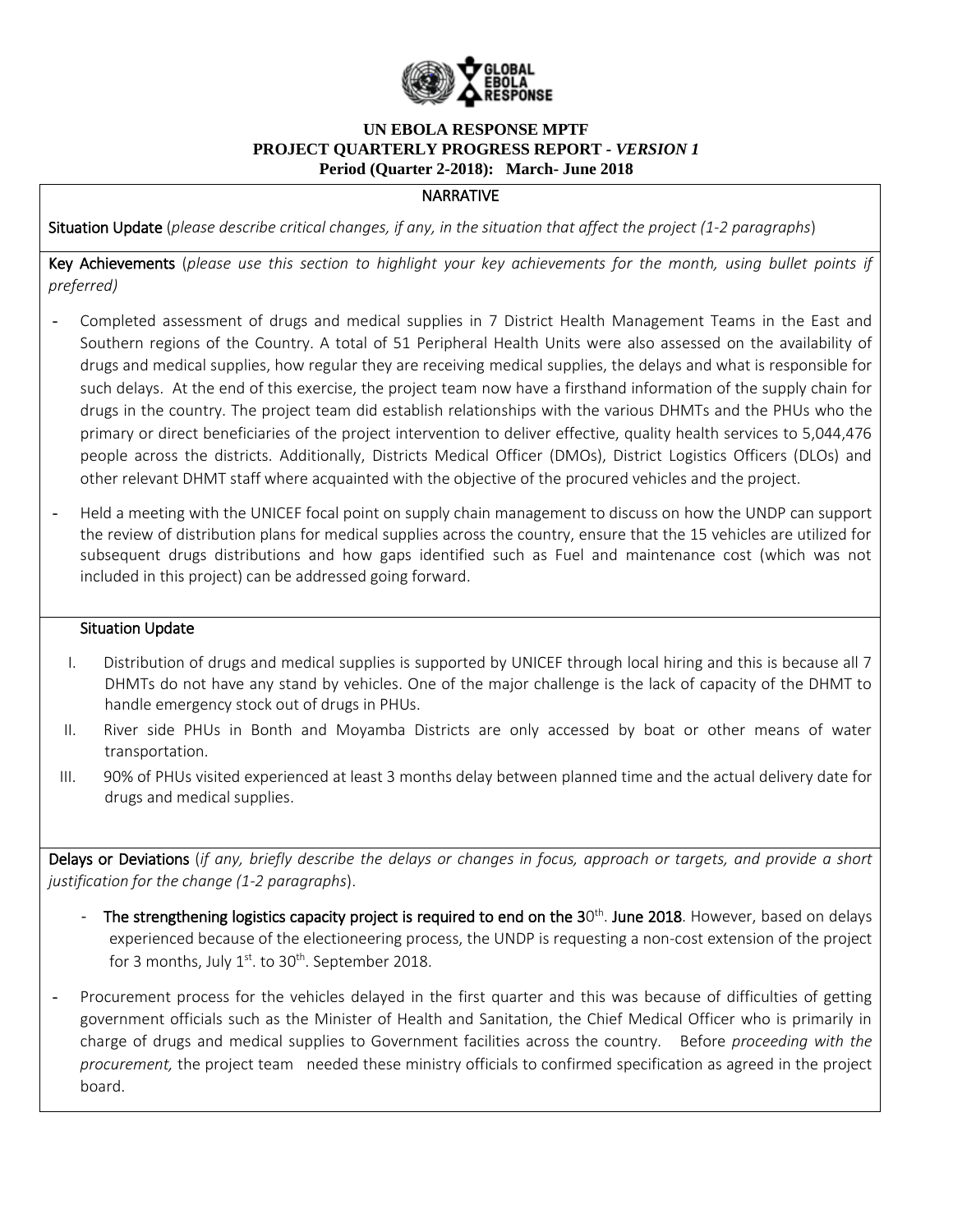

*-* Support central medical stores on effective fleet management system through training or mentorship, support the review or development of vehicle management tools. Considering the resources available, the team will undertake these activities after vehicles are cleared from the port and officially handed over to the Ministry of Health and sanitation.

Gender and Environmental Markers *(Please provide disaggregated data, if applicable)*

| No. of Beneficiaries                    |           |  |
|-----------------------------------------|-----------|--|
| <b>Direct Beneficiaries: Peripheral</b> |           |  |
| <b>Health Units (PHUs)</b>              | 1,235     |  |
| <b>Indirect Beneficiaries</b>           | 5,044,476 |  |
| Women                                   |           |  |
| Girls                                   |           |  |
| Men                                     |           |  |
| <b>Boys</b>                             |           |  |
| Total                                   |           |  |

**Environmental Markers** 

1,235 *e.g. Medical and Bio Hazard Waste*

Indirect Beneficiaries 5,044,476 *e.g. Chemical Pollution*

Additional Information (*Optional*)

## Non- Cost Extension of project Time Line from July 1st. to 30th. September 2018

- Reasons for the extension are that the procured vehicles will arrive in Sierra Leone in July 2018, the process of offloading and clearing will take up to 3 weeks, licensing requires at least 1 month and then the team will officially hand over to the ministry of Health and Sanitation. The team will ensure that all the vehicles are distributed to the respective districts Health Management Teams and utilized for the intended purpose. (Each of the 14 districts dispatch complete at least 1 delivery Drugs and Medical Supplies).
- Field monitoring assessment will be undertaken during the non-cost extension period to have a better understanding if at least 80%(1,120) of PHUs have improved stock of medical supplies, the # of scheduled delivery of drugs and medical supplies in 14 districts of the country and finally if -80% (1,120) of PHUs in the country receive drugs and medical supplies in time.
- Without an extension, it is not visible for the project team to measure the above output and results indicators and effectively mitigate the risk factors identified at this moment. Some of these risks are such as regular maintenance, registration of vehicles under the general fleet management of MOHS could challenge the overall success of the project.